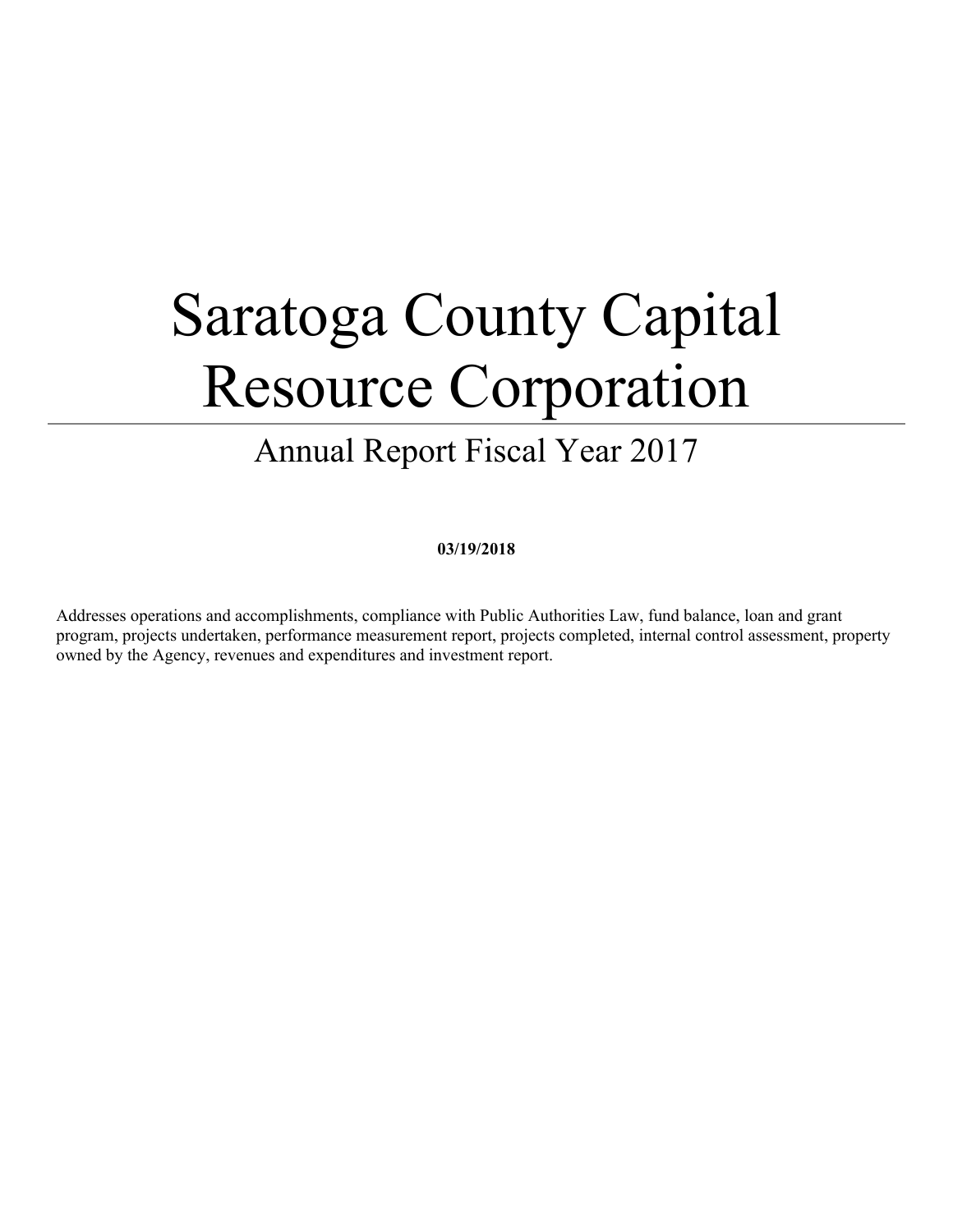#### **Saratoga County Capital Resource Corporation**

## **Annual Report FY 2017**

## **Operations and Accomplishments**

#### **Administrative Staff**

The Saratoga County Capital Resource Corporation (SCCRC) employs a Chief Executive Officer (CEO) as an independent contractor, pursuant to a professional service contract. The CEO is assisted by a Chief Financial Officer. An administrative secretary serves pursuant to a contract for services. Raymond O'Conor has served as CEO since February 1, 2014. He is a retired bank CEO, former president of a local not for profit economic development agency, and served as treasurer of SCCRC until January 31, 2014. Jeffrey Reale has served as CFO since January 23, 2014. Mr. Reale is a certified public accountant with over twenty years of government accounting experience. He served as a volunteer through 2016. He now is in the CFO's role pursuant to a professional service contract.

#### **Compliance with Public Authorities Accountability Act (PAAA)**

SCCRC established an Audit Committee and Governance Committee to which independent board members have been appointed in accordance with the board adopted Audit and Governance Committee Charters. In 2013 the board established a Finance Committee and an Investment Committee and likewise, appointed independent directors to those committees. All board members have executed the Acknowledgement of Fiduciary Duties of Board Members. A Mission Statement and Performance Standards have been adopted by the board. SCCRC Board members have completed board evaluation forms for 2017, a summary of which has been submitted to ABO. All board members who served throughout 2017 completed their training required under the PAAA. Management has prepared the Annual Assessment of the Effectiveness of Internal Controls subject to review by the Audit Committee and a statement to that effect is included below.

Agency Policies can be found on its web site <u>www.saratogacountyny.gov</u>.

#### **Financial Report**

Pursuant to state legislation enacted in 1990, SCCRC commissioned an independent audit of its 2017 fiscal year in conformance with criteria provided by the Office of New York State Comptroller. The audit report found the financial operations and record keeping of SCCRC in conformity with generally accepted accounting principles and in compliance with all relevant laws and regulations of New York State. The audit report is filed online with the Office of the State Comptroller and will be available for review on the SCCRC website at [www.saratogacountyny.gov.](http://www.saratogacountyny.gov/) A detailed financial report appears later in this document.

## **Internal Controls**

The SCCRC established its preliminary internal control system by requiring two signatures to authorize any expenditures. Signatories are limited to the Chairman, Vice Chairman, Treasurer and CEO. Financial statements are presented to the board at every board meeting to report all revenues and expenditures, investments and cash balances. An investment policy based on the NYS Comptrollers requirements for municipalities dictates investment options. In the 2017 independent audit, Cusack & Company CPA's LLC, noted that management's representation of the financial condition presents, *fairly, in all material respects, the financial position of SCCR as of December 31, 2017*. The CFO, who is also a CPA with a strong background in government accounting and finance, prepares SCCRC's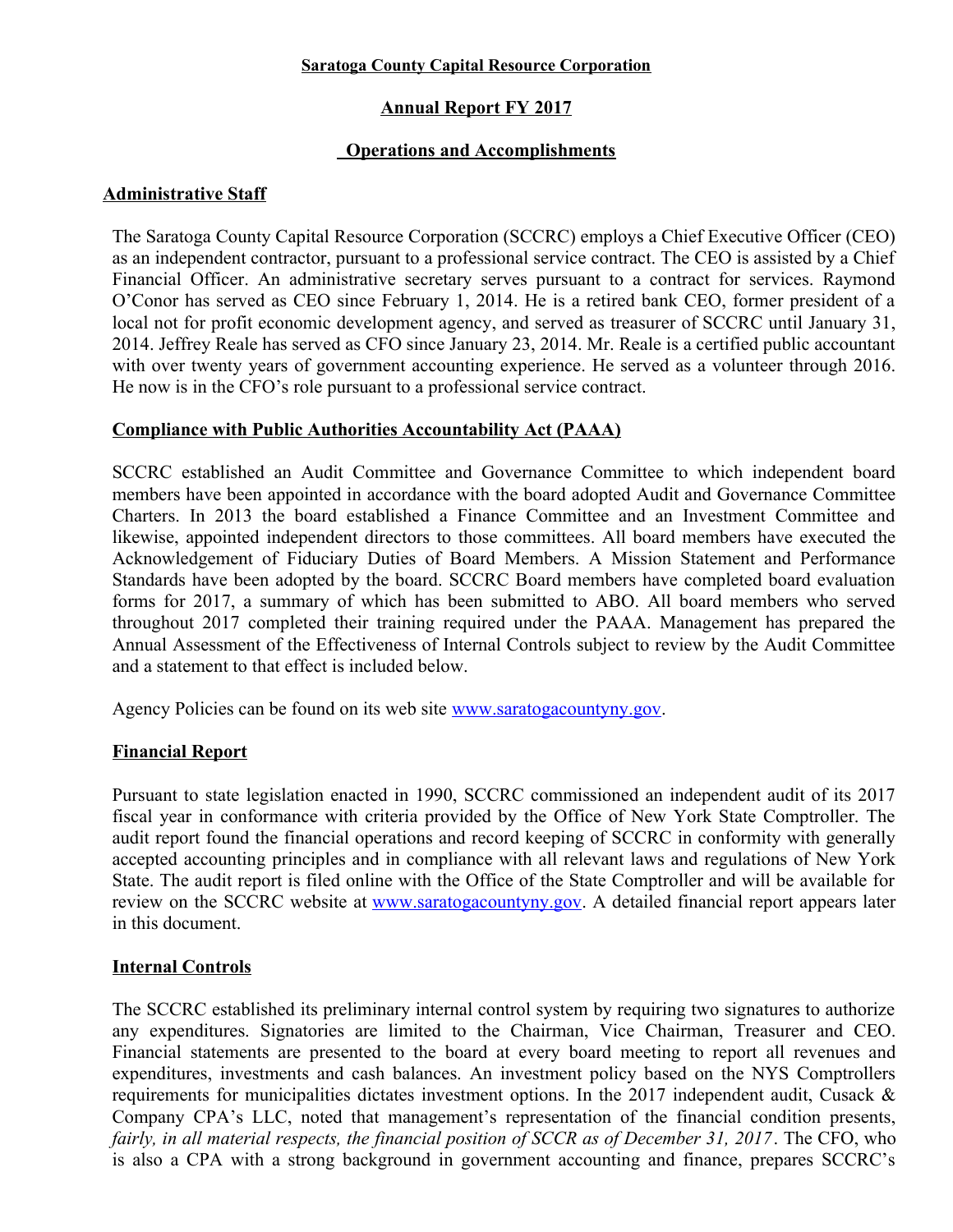financial statements. He has independent view only online access to bank statements. The CEO receives paper statements and can also view account activity online.

#### **Direct Financial Assistance**

SCCRC manages a fund balance generated from the collection of fees charged to assist applicants. No direct financial assistance applications were received in 2017.

#### **Grants**

No grants were made in 2017, however, the Board of Directors is developing a grant program to assist small not for profit organizations with capital projects that will help retain jobs and allow these critical community organizations to carry out their mission.

#### **Budgets**

SCCRC annual operating budgets for 2016-2021 can be examined on its web site and are available upon request. A report on 2017 revenues/expenditures, assets and liabilities is contained herein.

#### **Employment**

The CEO visited Saratoga Hospital to inspect the construction activity related to its Series 2014 bonds. Construction of the hospital's new ICU, respiratory therapy unit, operating room wing and other improvements are proceeding as planned. The CEO spoke with the hospital's CFO who stated all work should be completed in 2018. Most of the jobs associated with the project have already been filled.

#### **Projects Undertaken**

A project is defined as the granting of financial assistance by SCCRC to a private not for profit or for profit entity, typically for the construction, renovation, expansion and equipping of facilities. The low interest rate environment has also been conducive to organizations seeking the refinance of existing debt. Interest expense savings are redeployed in order to expand or sustain services and employment. Assistance is typically in the form of the issuance of tax exempt debt.

#### **Saratoga Hospital**

A bond issue of \$49,870,000.00 was closed in January 2017. The issue was a consolidation of existing debt. The refinance, at a lower interest rate, will allow Saratoga Hospital to significantly reduce interest expense and enhance its ability to carry out its mission and retain jobs.

## **R.W. Preservaion, LLC**

R.W. Preservation, known more commonly as the Raymond Watkin Senior Apartments, is a HUD subsidized apartment building in the City of Saratoga Springs for low to moderate income senior citizens. A bond issue was closed in December 2017 for \$15,000,000,00. This was principally a refinance of existing debt, with a portion (approximately \$3,000,000.00) to be used for capital improvements and updates to the property.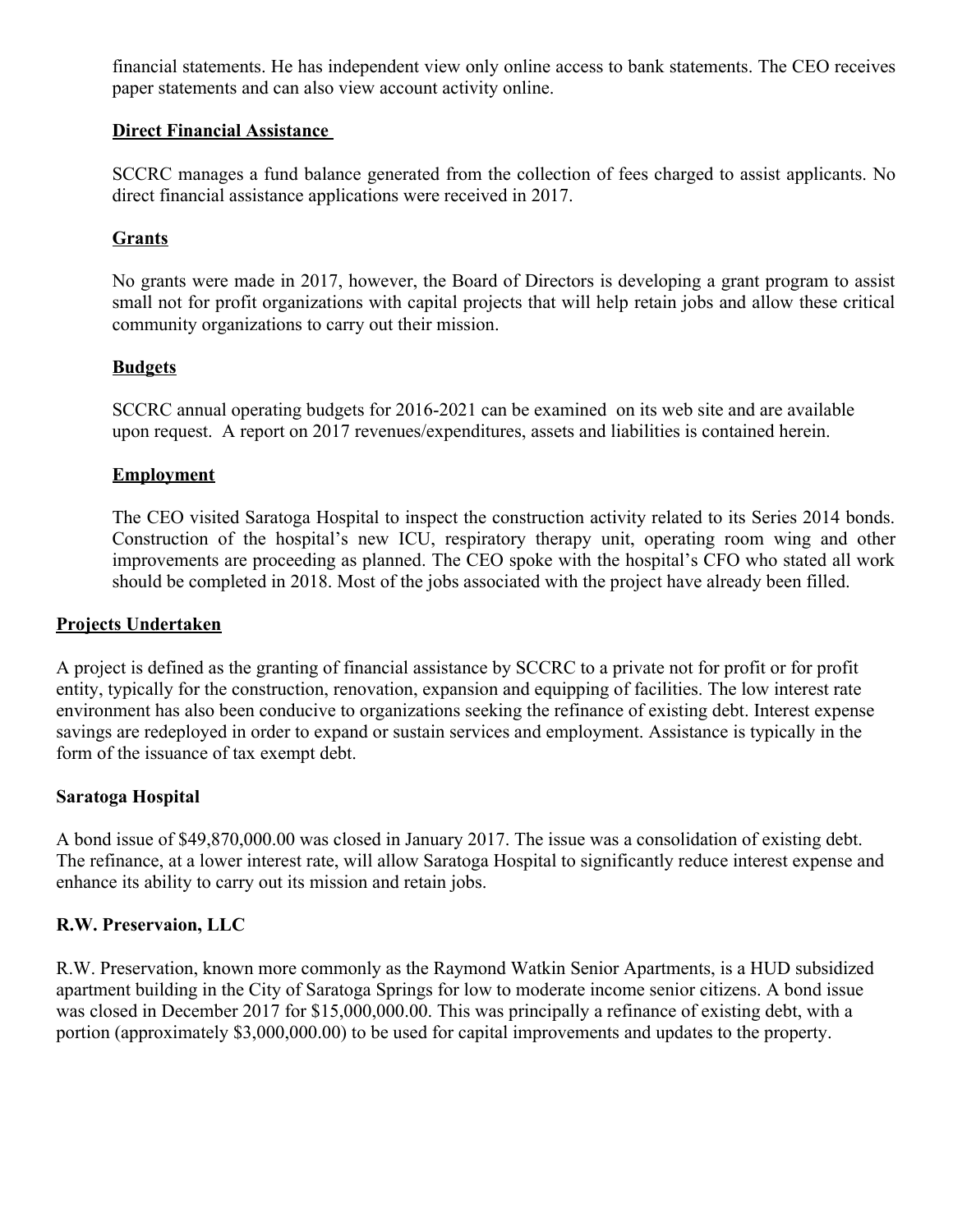#### **Trinity Health Corporation / St. Peter's Health Partners**

Trinity Health Corporation is a large, multi-state organization that issued debt through the Michigan Finance Authority in 2017. Its subsidiary, St. Peter's Health Partners, has a facility in Clifton Park that is to be the beneficiary of up to \$20,000,000.00 of the Michigan Finance Authority issue. Trinity Health Corporation was required by statute to hold a public hearing and receive approval from the Saratoga County Capital Resource Corporation, although it is not an issuer or obligor of the debt.

#### **Mission Statement and Performance Measurement Report** (Adopted: January 3, 2013)

The 2009 Public Authorities Reform Act requires that local public authorities adopt a mission statement and performance measures and file those documents with the NYS Authority Budget Office. Each public authority is further required to annually review its mission statement and publish a measurement report. The SCCRC mission statement, performance measures and measurement report for 2016 is published below. The following mission statement and performance measurements were distributed to the SCCRC Board and adopted in 2013. It follows the ABO's recommended format.

#### **Mission Statement and Performance Measurements**

**Name of Public Authority:** Saratoga County Capital Resource Corporation, (hereafter the SCCRC).

**Mission Statement:** The SCCRC is a Local Development Corporation established by the County of Saratoga Board of Supervisors and certified by the NYSDOS November 14, 2012. The mission of the Corp. involves in part, the following:

promoting community and economic development and the creation of jobs in the  $(a)$ non-profit and for-profit sectors for the citizens of the County by developing and providing programs for not-for-profit institutions, manufacturing and industrial businesses and other entities to access low interest tax-exempt and non-tax-exempt financing for their eligible projects; and

undertaking projects and activities within the County for the purposes of relieving  $(b)$ and reducing unemployment, bettering and maintaining job opportunities, attracting new industry to the County, encouraging the development of, or retention of, an industry in the County, and lessening the burdens of government and acting in the public interest.

#### **List of Performance Goals and Accomplishments for 2017:**

- New Businesses and Not-For-Profits Assisted
- Existing Businesses and Not-For-Profits Assisted
- Jobs Created and Maintained.
- Salaries of Jobs Created/Retained.
- Private Investment from Assisted Projects.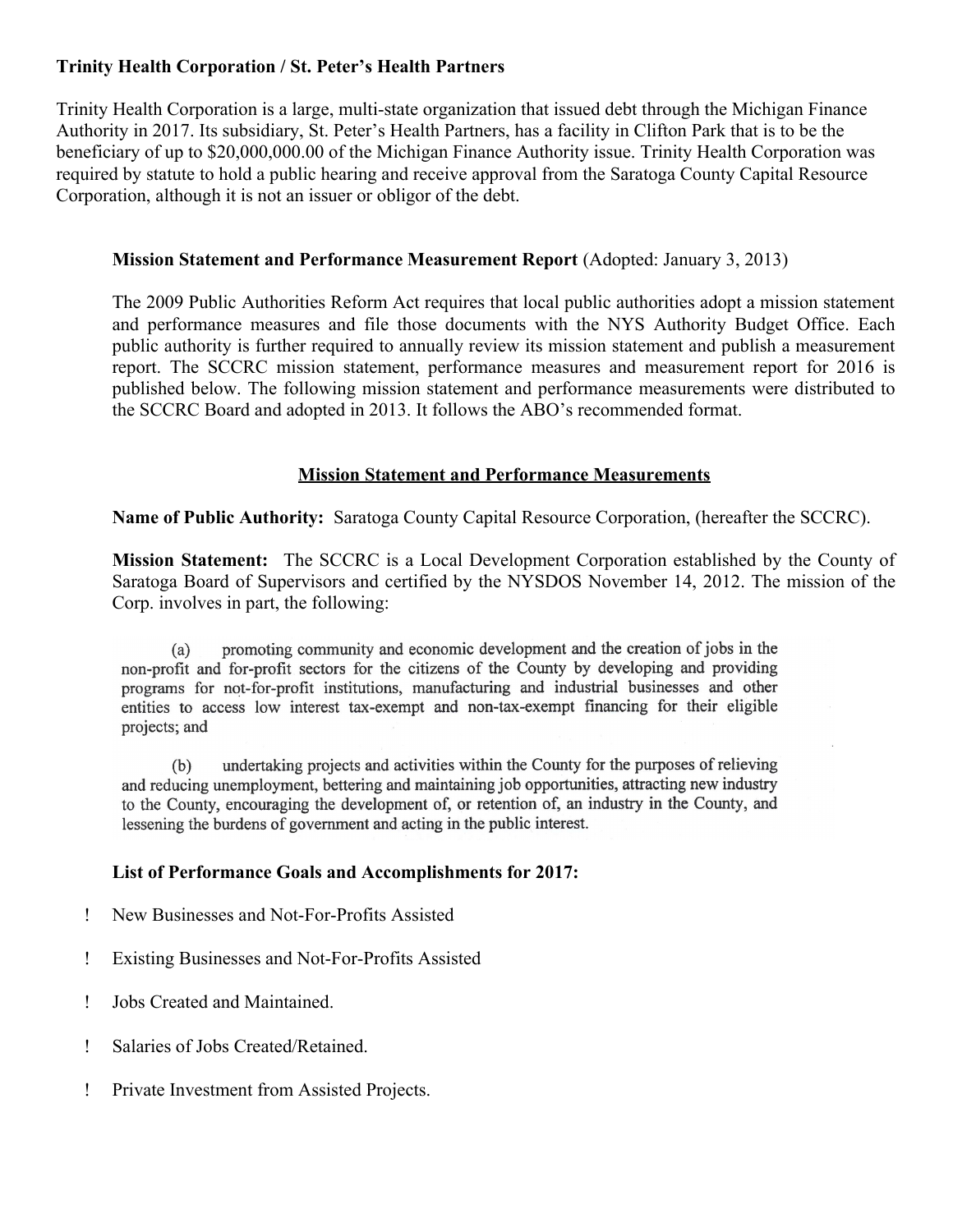#### **Measurement Report 2017**

| Organization           | Description  | FTE's<br>Created | FTE's<br>Retained | Construction<br>Jobs | Permanent<br>Jobs |
|------------------------|--------------|------------------|-------------------|----------------------|-------------------|
| Saratoga Hospital      | \$49,870,000 | 19.7             | 1.250.9           |                      |                   |
| <b>RW</b> Preservation | \$15,000,000 |                  | 3.5               | 55-60                |                   |

One new application was received in 2017. Skidmore College plans to build a new Integrated Sciences Center on its campus in Saratoga Springs. The total project cost is estimated at \$67,500,000.00. Skidmore will finance \$35 million to \$45 million. Skidmore anticipates 125 temporary construction jobs will be created. 828 full time, 44 part time and 310 temporary jobs will be retained. A closing is anticipated in March 2018 with construction to begin in the spring of 2018.

#### **Financial Report**

#### **Statement of Financial Position December 31, 2017**

| <b>Assets</b>                       |             |  |  |
|-------------------------------------|-------------|--|--|
| Cash                                | \$518,062   |  |  |
| <b>Liabilities &amp; Net Assets</b> |             |  |  |
| <b>Accrued Expense</b>              | S.<br>1,025 |  |  |
| <b>Unrestricted Net Assets</b>      | \$517,037   |  |  |

#### **Statement of Activities For the Year Ended December 31, 2017**

| <b>Revenues</b>                      |                  |
|--------------------------------------|------------------|
| <b>Administrative Fees</b>           | \$325,175        |
| <b>Interest</b>                      | 214              |
| <b>Total Revenue</b>                 | \$325,389        |
| <b>Expenses</b>                      |                  |
| <b>Project Expense</b>               |                  |
| <b>Contracted Services</b>           | 38,575           |
| <b>Dues and Membership Fees</b>      | 10,759           |
| <b>Marketing</b>                     | 3,600            |
| <b>Conferences</b>                   | 2,156            |
| Insurance                            | 2,697            |
| <b>Office Expenses</b>               | <u>358</u>       |
| <b>Total Expenses</b>                | <u>58,145</u>    |
| <b>Change in Net Assets</b>          | \$267,244        |
| <b>Net Assets, Beginning of Year</b> | <u>\$249,793</u> |
| <b>Net Assets, End of Year</b>       | \$517,037        |